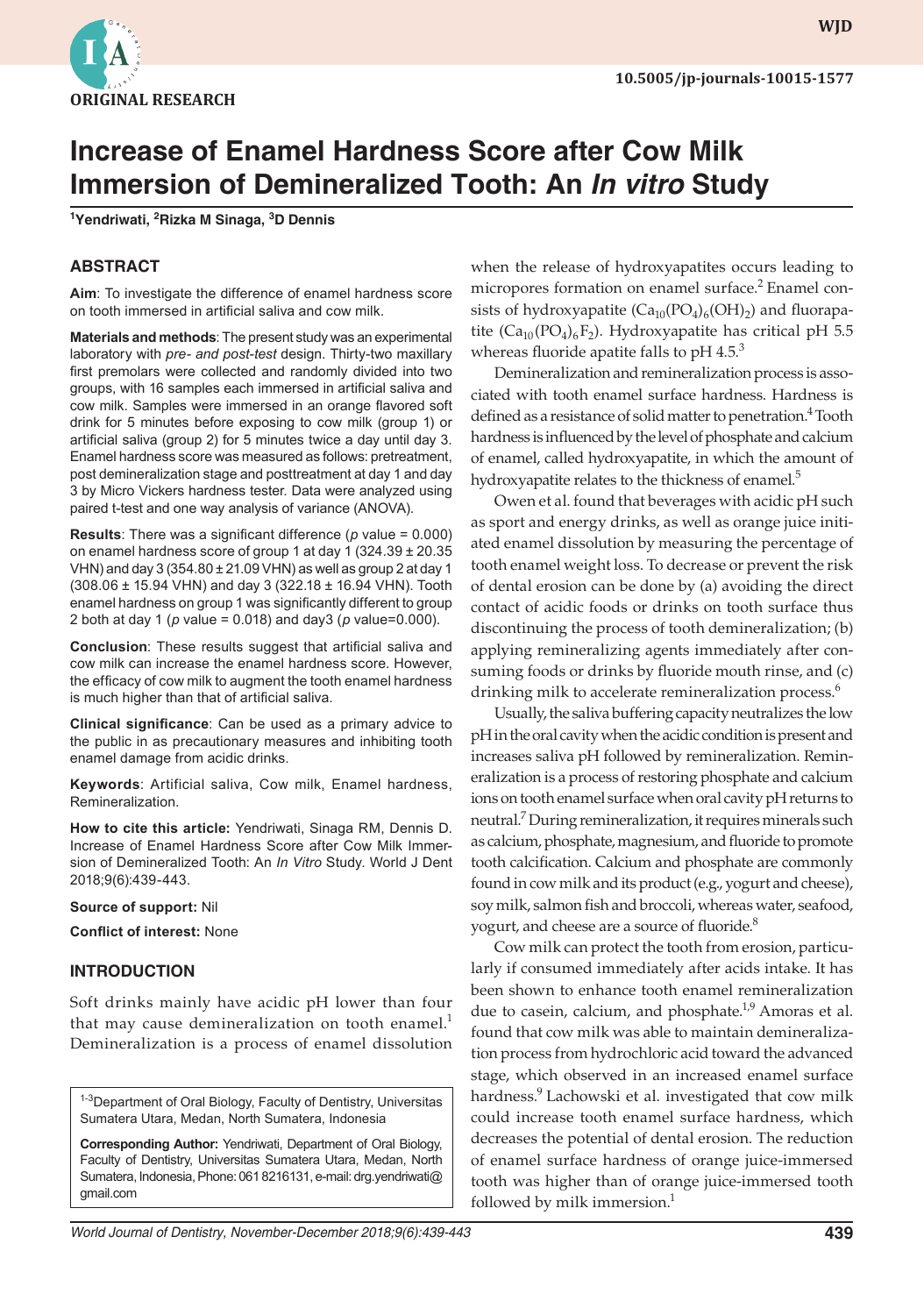The aim of this study was to investigate the difference of tooth enamel hardness score after artificial saliva or cow milk immersion of demineralized tooth.

#### **MATERIALS AND METHODS**

This study was an experimental laboratory with pre- and post-test design conducted in University of Negeri Medan Mechanical Engineering laboratory and Biology laboratory. This study was approved by the Medical Research Ethics Committee, Faculty of Medicine, University of Sumatera Utara, no. 312/KOMET/FK USU/2016 on April 14, 2016.

Inclusion criteria were the extracted maxillary first premolar collected from patients age of 17–30 years for orthodontic purpose with normal size, shape, and tooth structure, and the crown must be intact. Exclusion criteria were caries tooth or erosion, attrition, and abrasion tooth, dental filling, a tooth with endodontic treatment, cracked tooth, fracture, necrosis, and whitened tooth. Samples were thirty-two maxillary first premolar extracted from patients that fulfill the inclusion and exclusion criteria.

The tooth was thoroughly cut at the cementoenamel junction that subsequently separate the root and crown part. Palatal surface of the crown was coated with nail varnish, then was implanted in acrylic (Fig. 1). Each tooth was randomly numbered and divided into two groups. Tooth enamel hardness was measured before sample treatment.

All samples were immersed in an orange flavored soft drink for 5 minutes to demineralize teeth. Group 1 was stored in cow milk (pH 6.5) for 5 minutes twice a day at 11.00 and 17.00. Group 2 was stored in artificial saliva (pH 6.8) for 5 minutes twice a day at 11.30. Artificial saliva was produced in University of Gadjah Mada Chemical Laboratory. Later, at 17.30 samples were immersed in aquabidest and incubated at  $37^{\circ}$ C. The experiment was performed for 3 days.

Enamel hardness score of samples on pre- and postacid immersion was assessed on day 1. Hardness score of tooth immersed in cow milk and artificial saliva on day 1 was measured on day 2, whereas tooth immersed on day 3 was measured on day 4 using Micro Vickers hardness tester with load 100 g for 15 seconds for three times (Fig. 2).

Data were analyzed using paired t-test and one way ANOVA with post hoc test.

#### **RESULT**

Table 1 shows the average of enamel hardness scores on pre- and posttreatment including orange flavored soft drink, cow milk, and saliva immersion. Enamel hardness score is decreased in all samples post acid immersion compared to pretreatment samples. However, the increased enamel hardness score is shown at day 1 and day 3 posttreatment in both groups compared with post acid treatment.

Paired t-test analysis shows that enamel hardness score in cow milk-immersed samples at day 3 is significantly higher than samples at day 1 (*p* value <0.05) (Table 2).

Enamel hardness score in artificial saliva treated group at day 3 is significantly increased compared to day 1 analyzed by paired t-test (*p* value <0.05) (Table 3).

One way ANOVA was used to determine the difference of enamel hardness score after cow milk and artificial saliva immersion in each time course with a level of significance  $p$  value =  $0.000$  ( $p$  value <  $0.05$ ). There is a significantly different hardness score of tooth enamel soaked in cow milk and artificial saliva at each time point. Additionally, to determine which group is significantly different from the others, LSD post hoc test was used (Table 4).

## **DISCUSSION**

Enamel hardness varies in type and location of the measured tooth. Chemical composition and enamel thickness



**Fig. 1:** Tooth embedded in acrylic **Fig. 2:** Hardness tester



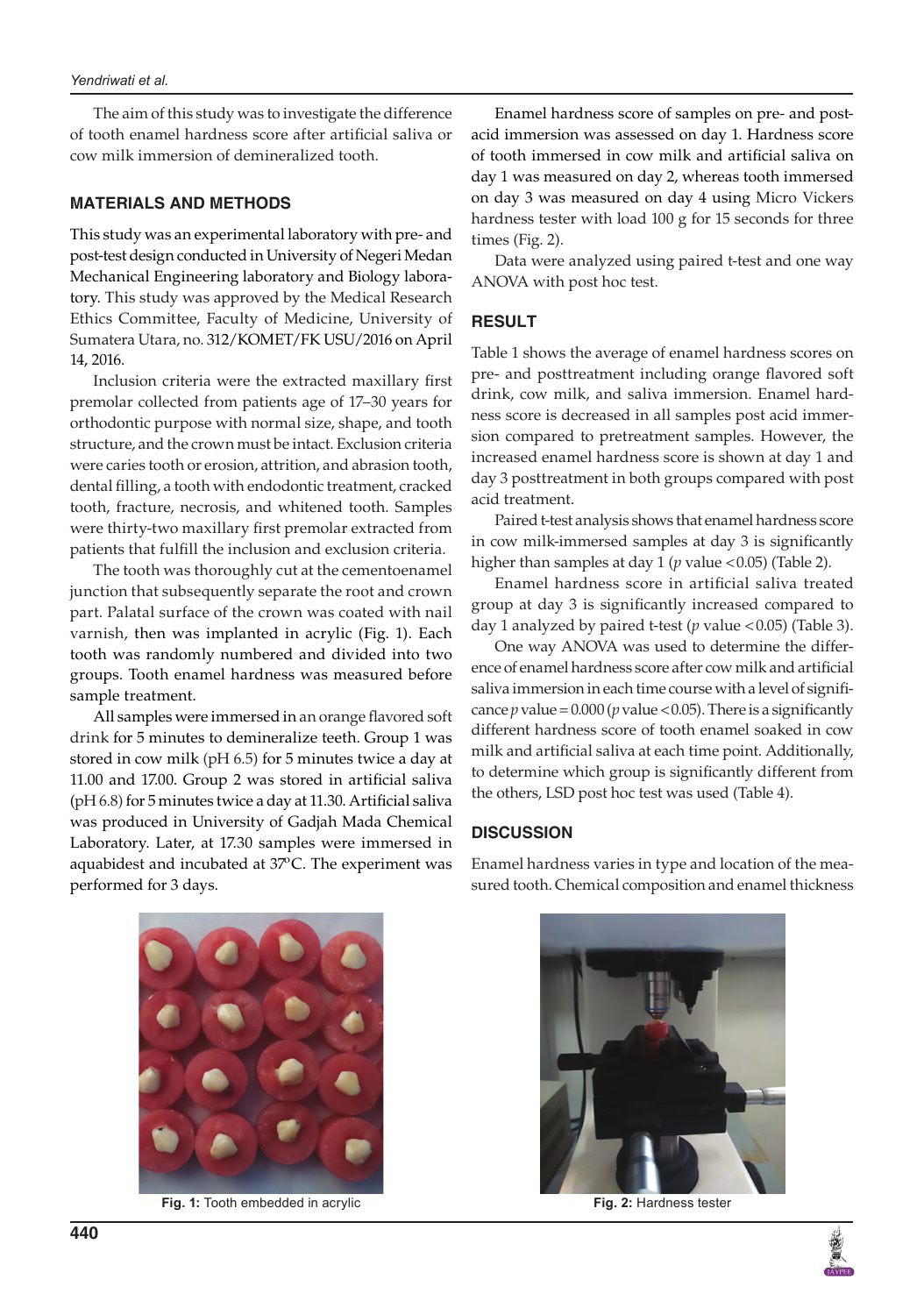| <b>TWATE</b> TO A LOCAL DIGITION INTO THE COLOR OF THE COLOR OF A DAMING IT (WORK, OUT TIMIN, WHO DAMING) OF WHO WAY O |                                     |                                               |  |  |  |
|------------------------------------------------------------------------------------------------------------------------|-------------------------------------|-----------------------------------------------|--|--|--|
| Type of treatment                                                                                                      | Group I (cow milk) $X \pm SD$ (VHN) | Group II (artificial saliva) $X \pm SD$ (VHN) |  |  |  |
| Pretreatment                                                                                                           | $376.23 \pm 16.94$                  | $373.22 \pm 15.08$                            |  |  |  |
| Post demineralization                                                                                                  | $309.62 \pm 18.44$                  | $301.18 \pm 15.44$                            |  |  |  |
| Remineralization agent treatment day 1                                                                                 | $324.39 \pm 20.35$                  | $308.06 \pm 15.94$                            |  |  |  |
| Remineralization agent treatment day 3                                                                                 | $354.80 \pm 21.09$                  | $322.18 \pm 16.94$                            |  |  |  |

**Table 1:** The average of enamel hardness score on pre- and post-treatment (acid, cow milk, and saliva) at day 1 and day 3

**Table 2:** Difference of enamel hardness score after cow milk immersion at day 1 and day 3 analyzed by paired t-test

| Time of immersion $X \pm SD$ (VHN) $\bar{\Delta}X$ (VHN) Sig. (p value) |                          |  |          |  |
|-------------------------------------------------------------------------|--------------------------|--|----------|--|
| Day 1                                                                   | $324.39 \pm 20.35$ 30.41 |  | $0.000*$ |  |
| Day 3                                                                   | $354.80 \pm 21.09$       |  |          |  |
| *level of significance, $p$ value < 0.05                                |                          |  |          |  |

**Table 4:** LSD test showing the enamel hardness score after cow milk and artificial saliva immersion at day 1 and day 3

|          | Artificial saliva |                                                                 |       |          |
|----------|-------------------|-----------------------------------------------------------------|-------|----------|
| Cow milk | Day 1             |                                                                 | Day 3 |          |
|          |                   | $\Delta X$ (VHN) Sig. (p value) $\Delta X$ (VHN) Sig. (p value) |       |          |
| Day 1    | 16.33             | $0.018*$                                                        | 2.21  | 0.740    |
| Day $3$  | 46.74             | $0.000*$                                                        | 32.62 | $0.000*$ |

\*level of significance, *p* value <0.05

may take part in each tooth. The present study was done to quantitate enamel hardness on buccal surface and the representative data were subsequently selected for each measurement. Initial hardness measurement (Table 1) shows the distinct values of standard deviation in every group. Palti et al. found the enamel hardness score in pre-treatment group ranges from 367.13 to 399.97 VHN.<sup>10</sup> Meanwhile, the present study showed the average value ranging from 358.48 to 390.58 VHN. Palti selected premolar 4 –10 years after eruption as a model sample, whereas this study used premolar from a patient in the age of 17–30 years implying that the tooth has erupted for 6–19 years.

The tooth period in the oral cavity is one of the factors affecting the enamel hardness. Enamel surface on maturation stage post-eruption eventually contact to saliva and the dynamic process between demineralization and remineralization occurs during and after tooth eruption.<sup>10</sup>

Samples were immersed in an orange flavored soft drink for 5 minutes and the hardness score was measured. The decreased enamel hardness score after acid immersion was observed, indicating that orange flavored soft drink might reduce enamel hardness. The pH value of the solution used in this study (3.6) is much lower than the critical pH of hydroxyapatite (5.5). Direct contact between hydroxyapatite and solution with low pH (<5.5) leads to enamel mineral dissolution that may influence enamel hardness.<sup>6</sup>

There are some factors affecting the rate of enamel dissolution, such as acidity level (pH), concentration, mineral ion composition, and saliva flow, saliva buffering capacity, diet (quantity and frequency of carbohydrate intake), and tooth structure.<sup>6,11</sup>

| <b>Table 3:</b> Difference of enamel hardness score after artificial<br>saliva immersion at day 1 and day 3 analyzed by paired t-test |                    |       |          |  |  |
|---------------------------------------------------------------------------------------------------------------------------------------|--------------------|-------|----------|--|--|
| Time of immersion $X \pm SD$ (VHN) $\overline{\Delta}X$ (VHN) Sig. (p value)                                                          |                    |       |          |  |  |
| Day1                                                                                                                                  | $308.06 \pm 15.94$ | 14.12 | $0.000*$ |  |  |
| Day 3                                                                                                                                 | $322.18 \pm 16.94$ |       |          |  |  |
| *level of significance, $p$ value < 0.05                                                                                              |                    |       |          |  |  |

Furthermore, samples were immersed in cow milk (group 1) and artificial saliva (group 2). Cow milk has approximately pH 6.5 and artificial saliva has pH 6.8. Enamel hardness score was increased both at day 1 and day 3, due to the presence of the remineralization process on the tooth. Remineralization is a process to restore mineral ions into hydroxyapatite structure.<sup>7</sup> Adequate saliva flow rate, the presence of calcium, phosphate, as well as fluoride, and neutral pH of the oral cavity are the factors involved in remineralization.<sup>11</sup>Preserved foods and high glucose diet may predispose to inadequate remineralization. Therefore, remineralization activity needs to boost to maintain enamel strength by providing mineralization agents that release calcium and phosphate ions to enamel surface, calculus-free, resistance to lower pH (acid), stimulating remineralization in saliva and appropriate for a patient with xerostomia.<sup>12</sup>

Table 2 shows there is a significant difference (*p* value <0.05) of enamel hardness score in group 1 (cow milk) at day 1 and day 3 analyzed by paired t-test. According to these results, it indicates that cow milk could increase enamel hardness at day 1 and get much higher at day 3. Calciums and phosphors in cow milk play an important role during remineralization to increase enamel hardness. In contrast, Amoras et al. found that the enamel hardness was increased but not significant in cow milk-immersed tooth which was presoaked in HCl before milk immersion.<sup>9</sup> The tooth immersion was performed for 4 times 1 minute each, which was rather shorter in time. Also, different mineral level in cow milk may affect the result.

Enamel hardness score in cow milk-immersed tooth at day 3 is higher than that at day 1 with the difference as 30.41 VHN. The longer and more frequent the enamel is exposed to calcium and phosphor containing beverages, the more minerals the enamel takes up so that may raise the hardness of enamel.

Milk is a cellular emulsion mainly containing casein that is composed of a thousand protein molecules bound to calcium and phosphate.<sup>13</sup> Drinking milk immediately after tooth exposed to acid is a good alternative because of its ability to protect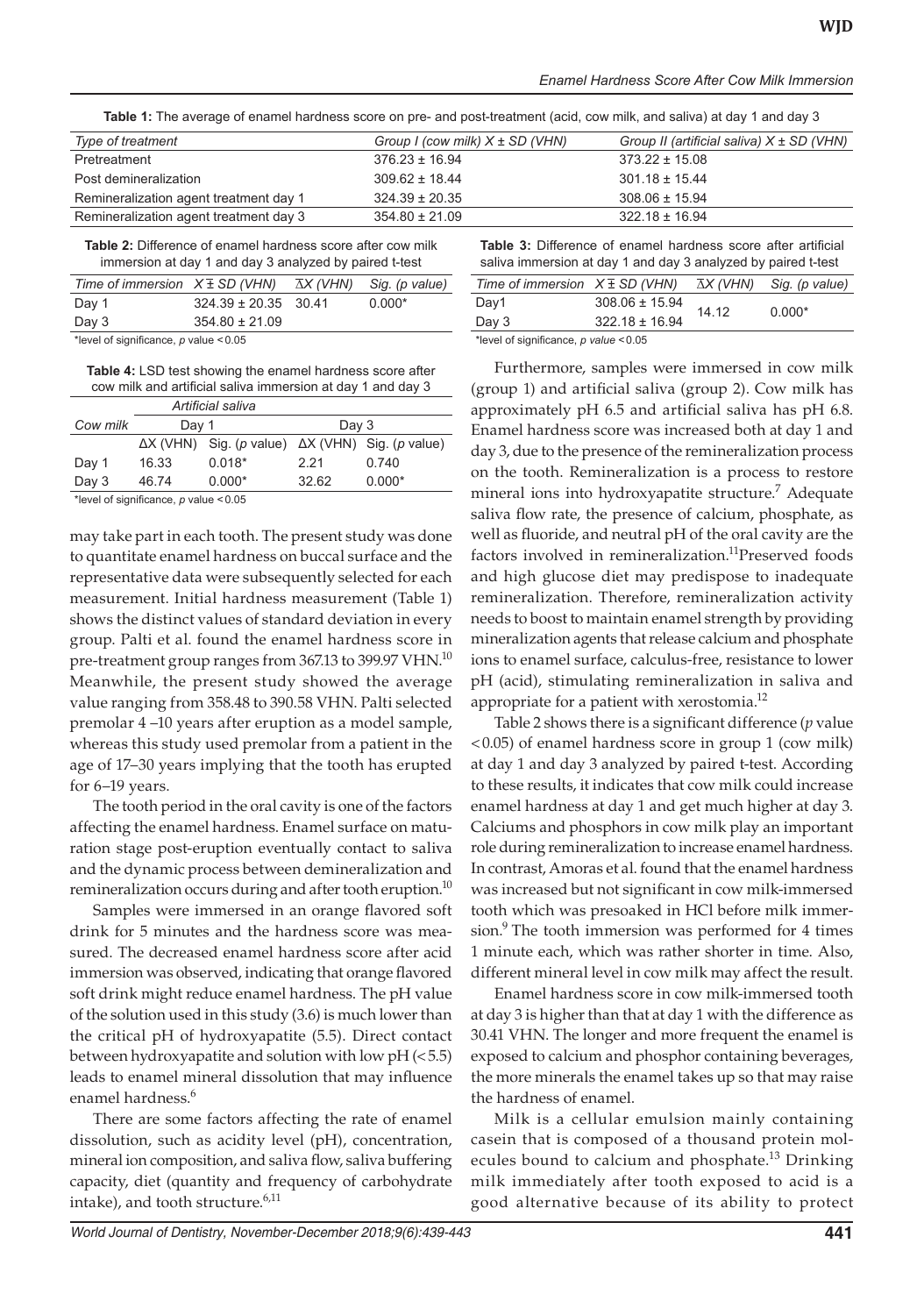the tooth from erosion. Milk acts as a remineralization agent, as well as increases mineral deposit and organic material on the enamel surface, and forms a protective film. This film is associated with casein adsorption on the surface of enamel to reduce the dissolved hydroxyapatite crystals and to prevent ions discharge.<sup>1</sup>High calcium beverages show the reduced erosion formation and increase remineralization. Not only to modify the potency of erosion, but the addition of calcium may also alter the basic nature of beverages such as taste and color. Therefore, drinking milk or any others with natural calcium source is preferable to consume.<sup>9</sup>

Carbohydrate in cow milk is composed of 80% lactose. Lactose is fermented by bacteria in the oral cavity to be lactic acid, which can lower pH into 6.0. This carbohydrate has potentially low cariogenicity in a normal condition.<sup>14</sup> However, for particular circumstances, milk may cause caries in children if consumed using a bottle during sleeping time. The decreased saliva flow rate is associated with the bottle caries in children that reduce the saliva neutralization capacity. When the kid is falling asleep, the oral cavity is overwhelmed with milk that eventually immerses the teeth leading to prolonged fermentation time of carbohydrate. The fermented carbohydrate produces acid to initiate enamel demineralization so that caries may occur.15

Drinking milk from a bottle at night is acceptable as long as the kids must brush their teeth before sleep. Milk for daily needs may reduce pH on plaque 10 minutes after drinking (6.79) due to fermentation of lactose in the milk and yet, this pH begins to rise 20 minutes afterward as peptides and amino acids produced by the hydrolysis of casein may increase pH on plaque and prevent the tooth to demineralize.<sup>14</sup> Fermentation of lactose in oral cavity can be dismissed by gargling with water for 5 min after drinking milk.

Paired t-test in artificial saliva groups (Table 3) shows that there is a significant difference (*p* value <0.05) of enamel hardness score at day 1 and day 3. Hardness score at day 3 is much higher than that at day 1 as much as 14.12 VHN.

Several mechanisms involved in the protective function of saliva against erosion that is first, the direct action of saliva against the agent of erosion by liquefying, cleansing, neutralizing, and buffering of saliva. Secondly, organic components of saliva form a thin pellicle on enamel surface that may act to defend from direct contact between acid and tooth surface, thus affecting the dissolution level of tooth hard tissue. Thirdly, the existence of calcium and phosphate ions in saliva can become natural resources to a new crystal formation.<sup>16</sup> Those functions mentioned above indicate that saliva has

a potential ability to increase enamel hardness score as a result of remineralization.

This study shows that there is a difference of enamel hardness on tooth-immersed cow milk and artificial saliva in each time of immersion. According to one way ANOVA test, there is a difference of hardness score in each time point of all groups. LSD test (Table 4) shows the significant difference of tooth enamel hardness in cow milk-treated group compare with the artificial saliva-treated group at day 1 and in cow milk-treated group compare with an artificial saliva-treated group at day 3 (*p* value <0.05).The average of hardness score difference between cow milk and the artificial salivatreated group at day1 is 16.33 VHN, whereas at day 3 is 32.62 VHN.

According to those results, cow milk increases the enamel hardness much higher than artificial saliva does. Distinct calcium and phosphor contents in those two sources may affect remineralization so the enamel hardness score is also different in those groups. Moreover, milk, but not artificial saliva, contains casein that is rapidly adsorbed onto enamel surface to raise enamel resistance against acid.<sup>17</sup>

The limitation of the study was the results of tooth enamel hardness were different from the initial hardness before demineralization. This may be due to insufficient soaking of the samples, so it is necessary to add immersion days or by mixing cow's milk and artificial saliva to simulate the real oral conditions.

## **CONCLUSION**

Cow milk has the better capability to raise the enamel hardness than artificial saliva does.

It can be used as a primary advice to the public in as precautionary measures and inhibiting tooth enamel damage from acidic drinks. Both cow milk and artificial saliva may enhance the enamel hardness.

## **REFERENCES**

- 1. Lachowski KM, Ferreira D, de Oliveira TA, Sobral MAP. Effect of the mixture of coffee or chocolate to milk in the progression of des-remineralization of tooth enamel – an in vitro study. Braz Research in Pediatric Dent and Integrated Clinic 2014;14(3):183-190.
- 2. Miller KR. Remineralization strategies. http://www.rdhmag. com/articles/print/volume-26/issue7/feature/remineralization-strategies.html (8 October 2015).
- 3. Yamamoto ETC, Vanderlei A, Amaral R, Nicolo RD, da Rocha JC, de Araujo MAM. Influence of three types of drinks on the surface of human dental enamel: *in vitro* study. Rev Gaucha-Odontol 2013;61(1):42.
- 4. McCabe JF, Walls AWG. Bahankedokterangigi. AlihBahasa. Sunarinstyas S, Mustaqimah DN. Jakarta: EGC, 2015: 19-20.